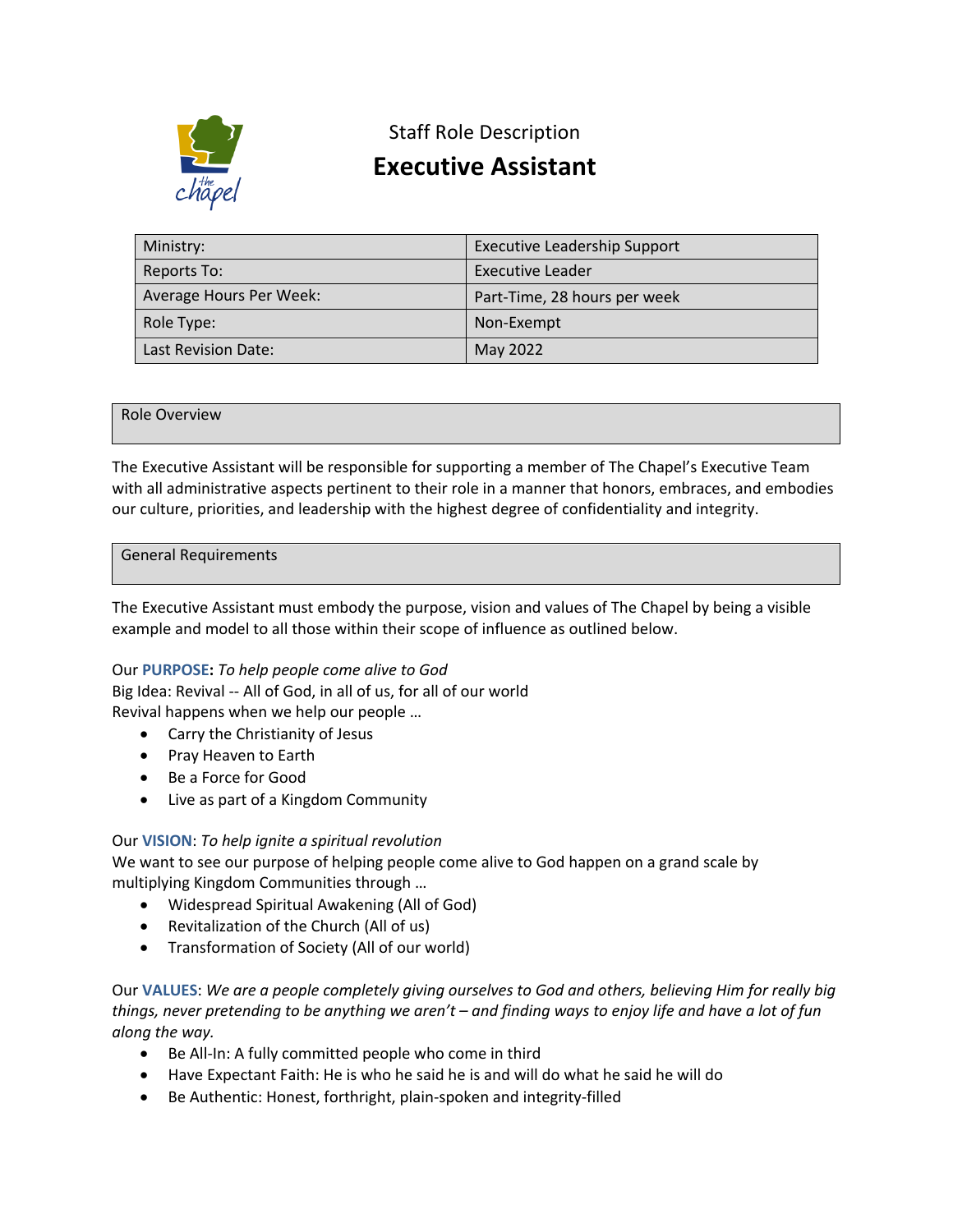## **Executive Assistant**

• Have Fun: Vibrant, winsome, joyful people

Additionally, the Executive Assistant must …

- Be an example of the type of Christ follower that we want our people to become by holding to our statement of beliefs, practicing our approach to ministry and embodying our culture
- Demonstrate a passion and aptitude for making disciples of Jesus and embrace genuine Christian community as the primary vehicle of discipleship at The Chapel
- Believe that the Holy Spirit indwells and empowers every follower of Jesus, and consistently experience the very power and presence of God at work inside, though, and around themselves as they participate in God's mission in the world
- Share in the continued mission of Jesus by consistently ministering, through the power of the Holy Spirit, God's presence, love, truth, and power to all those encountered
- Have a strong relationship with God, as evidenced by a healthy devotional and moral lifestyle
- Have a strong family life, as evidenced by the quality of the relationship with their spouse and children (where applicable) and their ability to effectively manage their finances
- Be inspiring motivating others to sacrifice for God
- Be an effective communicator, both formally and informally, with warm and engaging interpersonal skills that are both relational and inspiring
- Have demonstrated abilities as an action-oriented leader, a self-starter, and a problem solver with excellent follow-up and organizational skills
- Have proven and successful experience in all areas under the Primary Responsibilities
- Be authentic, joyful, winsome, patient, and inspiring
- Perform all responsibilities with the highest degree of confidentiality and integrity

#### Primary Responsibilities

The Executive Assistant must …

Support:

- Work directly with the Executive Leader to support all aspects of their daily work routine.
- Maintain the Executive Leader's calendar, including scheduling meetings, appointments, speaking engagements, and travel arrangements. Exercise judgement in committing time and evaluating needs.
- Ensure the Executive Leader is organizationally and strategically prepared for all meetings and gatherings that they are part of.
- Prepare and submit personal expense reports and check requests.
- Review and approve expense reports, check requests, and PTO requests for all staff that report to the Executive Leader(s).
- Manage all administrative tasks for the office of the Executive Leader including reporting, printing, ordering, and general office organization
- Provide administrative assistance to the ministries the Executive Leader is responsible for including event scheduling, facility needs, strategic planning, and staff leadership
- Provide on-call support to the Executive Leader via text or phone call, especially while traveling or off-site
- Assist with sermon preparation for the Executive Leader(s) which may include research, props, communication with other ministry leaders, etc.